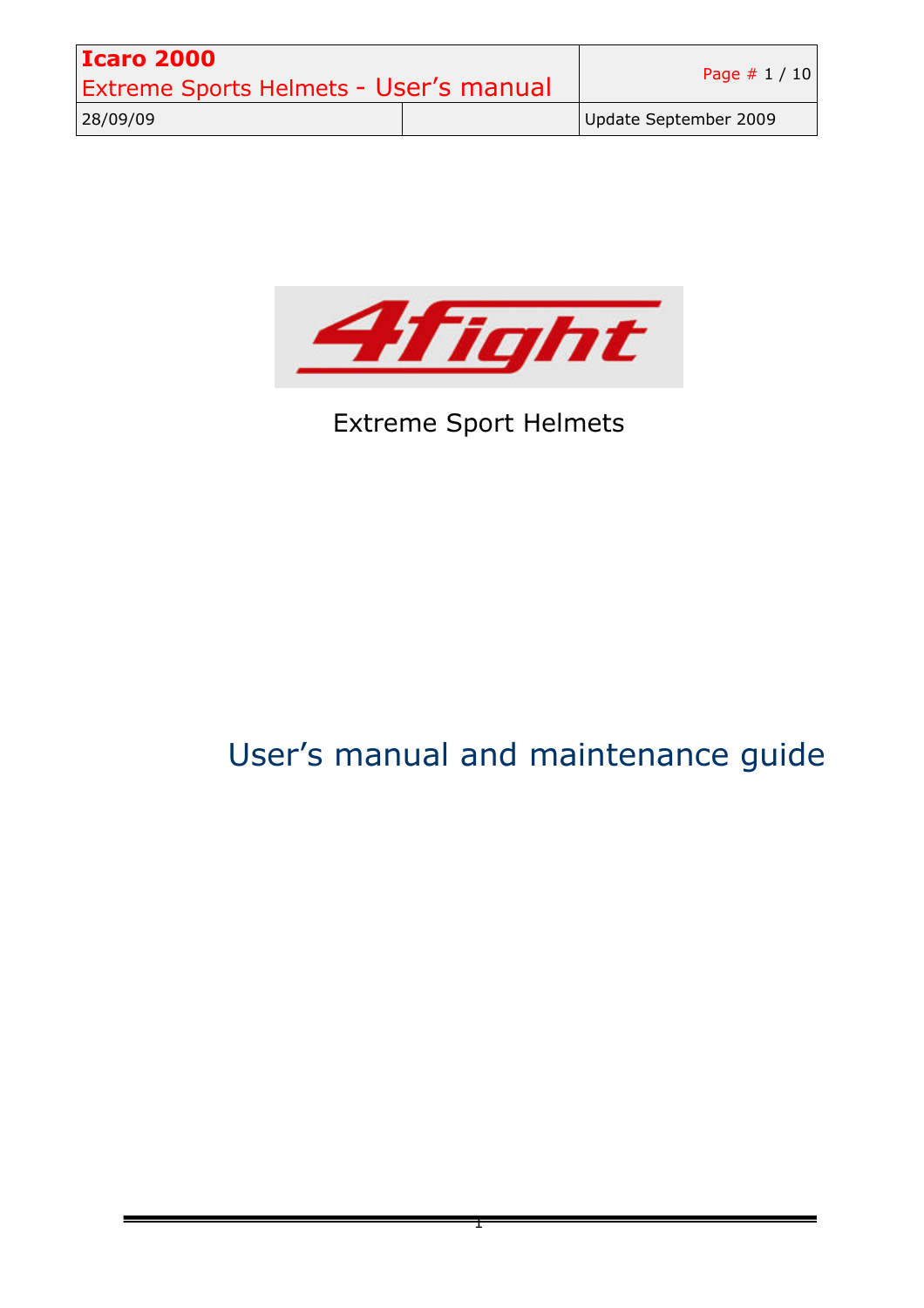| <b>Icaro 2000</b>                      |  | Page $# 2 / 10$       |
|----------------------------------------|--|-----------------------|
| Extreme Sports Helmets - User's manual |  |                       |
| 28/09/09                               |  | Update September 2009 |

Icaro 2000 congratulates you on your purchase of this new extreme sports helmet.

The principal purpose of our helmets, safety, has been achieved without sacrificing comfort or aerodynamic performance, by virtue of the innovative technology that we have applied.

All Icaro 2000's new helmets are tested at CSI (an organization authorized by the Ministry of Transport, with certification from Germany's TUV), and they have attained **certification as helmets for airborne sports, for hang gliding and paragliding, in accordance with the European standard EN 966.**

**The "Fly" has also obtained certification in accordance with European standard EN 1077.**

#### **Icaro 2000 recommends the use of certified helmets only**

Our network of distributors world-wide ensures the availability of parts and service wherever you go to practice your sport.

Enjoy yourself!...

For further information or service, please consult your nearest Icaro 2000 retailer, or contact the company direct at:

# **Icaro 2000 srl**

Via Verdi, 19 21038-Sangiano, VA **ITALY** 

Phone: +39-0332-648-335 Fax: +39-0332-648-079 e-mail: **staff@icaro2000.com** website: **http://www.icaro2000.com**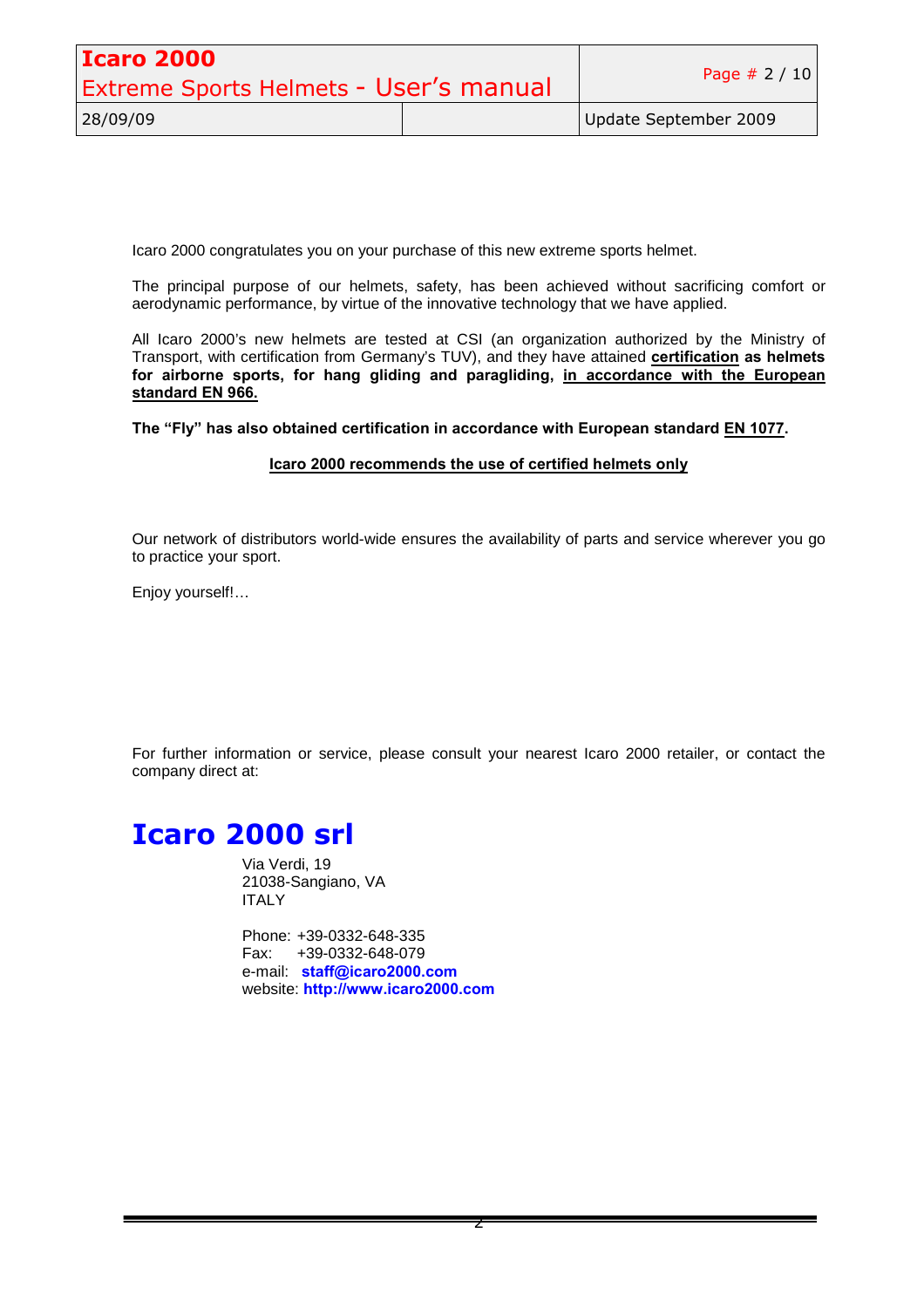| <b>Icaro 2000</b>                      |  |                       |
|----------------------------------------|--|-----------------------|
| Extreme Sports Helmets - User's manual |  | Pagina $#3/10$        |
| 28/09/09                               |  | Update September 2009 |

## INDEX

| <b>GENERAL INFORMATION</b>                     | 4                       |
|------------------------------------------------|-------------------------|
| <b>CHOOSING AND PURCHASING A HELMET</b>        | $\overline{\mathbf{4}}$ |
| THE STRUCTURE OF A HELMET                      | 4                       |
| <b>USING THE HELMET</b>                        | $\overline{\mathbf{4}}$ |
| 4 THINGS THAT YOU SHOULD NEVER FORGET          | 5                       |
| IN CASE OF ACCIDENT                            | 5                       |
| <b>HELMET MAINTENANCE</b>                      | 5                       |
| REMOVING AND FITTING THE INNER COMFORT LINING: | 6                       |
| <b>VISOR REMOVAL AND ASSEMBLY</b>              | 6                       |
| <i><b>Aflight</b></i>                          | $\bf 6$                 |
| <b>SKYRUNNER</b>                               | $\overline{7}$          |
| <b>FLY</b>                                     | $\overline{7}$          |
| TZ, SKYRIDER E SCARAB                          | $\overline{7}$          |
| <b>EAR PROTECTORS</b>                          |                         |
| <b>FLY AND SKYRUNNER DEMI JET</b>              | $\frac{8}{8}$           |
| <b>INTERPHONE</b>                              | 8                       |
| <b>CLEANING</b>                                | $\frac{9}{9}$           |
| <b>VISOR AND EXTERNAL SHELL</b>                |                         |
| <b>INTERNAL PARTS</b>                          | 9                       |
| <b>ACCESSORIES</b>                             | 9                       |
| <b>IMPORTANT INFORMATION</b>                   | 10                      |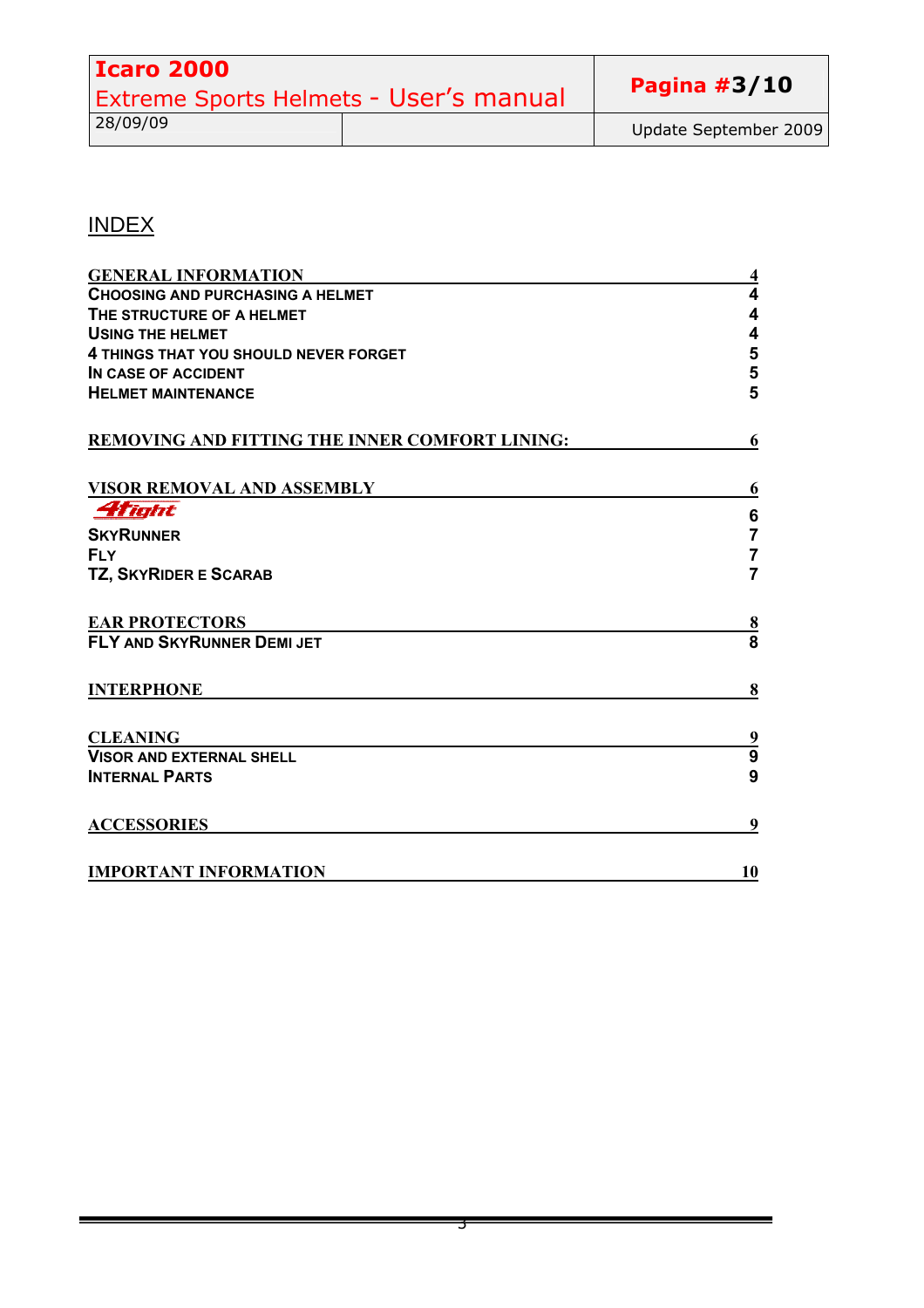### General information **Choosing and purchasing a helmet**

When you purchase a helmet, the **most important moment** is **choosing the right size.** If you have never purchased a helmet, you probably don't know your own size. Take your time when choosing a helmet. **Try several, and follow these criteria:**

Put the helmet on and fasten the strap:

- The helmet **should not be so loose that it moves around, but neither so tight that you can feel a continuous pressure on your head**
- A helmet that is **too large** may slide down and **obstruct your eyes**
- Try to pull it off, moving it back and forth: **if it tends to slip off or move around, it is too large**
- Lean your head forwards, grip the **helmet's rear edge**, and try to **pull the helmet off. If the helmet slides off, it is not suitable** for the shape of your head.

When compared with the jet, or open-face, helmet, the full-face helmet also guarantees protection for the chin area. Consider this carefully when you are choosing your helmet.

**If, while trying on the helmet, it does not perform satisfactorily for just one of these criteria, you should try another size or another model.**

**Never purchase a second-hand helmet, even it the price is good. There is no way of discerning its real conditions (whether it has been involved in an accident, etc.).**

### **The structure of a helmet**

- Outer shell:
	- o thermoplastic or composite fibre material. These materials give the external shell **high perforation resistance, strength, elasticity, and lightness.**
- Crushable foam inner shell:
	- o expanded polystyrene. It is damaged even by a minimal blow, and in this case the helmet should be replaced.
- Comfort lining:
	- o expanded polyurethane and transpirant, non-allergenic textile. Its purpose is to adapt the helmet to different sizes, while also guaranteeing comfort and hygiene. It may be removable and washable.
- Vents:
	- o provide internal ventilation and air circulation.
- Chin strap.
	- o This usually has a rapid fastening system.
- Visor:

Anti-abrasion thermoplastic material; it may also be anti-fogging. It should be replaced when vision is impeded by small scratches on the surface. **The visor** also not only **increases** the helmet's **passive safety** characteristics, but also its **active safety,** by increasing the **width of the field of vision when compared to the use of any type of sunglasses**.

### **Using the helmet**

Once you have **chosen** the most suitable helmet, make sure that you **wear it correctly.** For safety, it should always fit snugly, and the strap should be tightly fastened.

A helmet will never be able to guarantee total protection for the head when subject to the forces produced by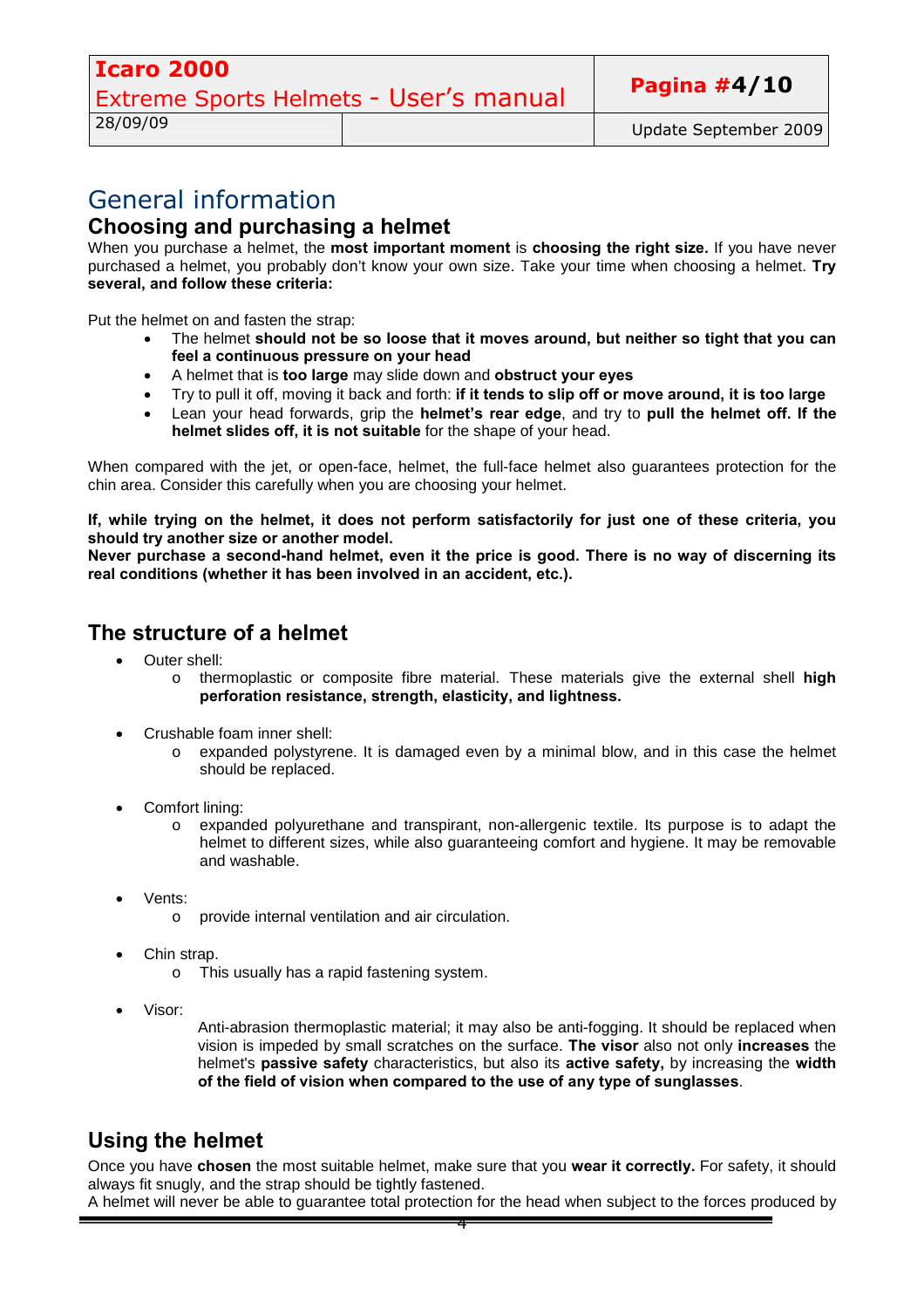| <b>Icaro 2000</b>                             |  |                       |
|-----------------------------------------------|--|-----------------------|
| <b>Extreme Sports Helmets - User's manual</b> |  | Pagina $#5/10$        |
| 28/09/09                                      |  | Update September 2009 |

whatever type of impact. However this is no excuse to forego wearing a helmet. You should **always wear your helmet,** in order to exploit the protection that it provides, whatever impact may occur.

### **4 things that you should never forget**

- 1. **Before using the helmet,** read all the instructions, and follow the suggestions carefully to ensure a correct fit.
- 2. **Do not use the helmet without fastening the strap.** An unfastened helmet will fall off during the first impact, leaving the head defenceless for successive impacts. There is also the risk of it falling off during flight.
- 3. **Do not** fasten the helmet **using just the velcro.** The velcro that may be present on the strap serves purely to stop it flapping in the wind.
- **4. To ensure maximum performance, never modify your helmet, whatever the circumstances.**

### **In case of accident**

- If the accident happens to you:
	- $\circ$  The inner shell will be deformed though the deformation may not be visible to the naked eye – because it has absorbed the impact.
	- o **After an accident, even if the impact was minor, the helmet should be replaced, regardless of whether there is visible damage or not.**
- If you witness an accident:
	- o **Keep calm.**
	- o **Report** the accident immediately, if possible by **phoning for an ambulance** (dial 118 in Italy). Only medically-qualified personnel know exactly how to deal with injuries.
	- o **Never move an injured person, unless this is absolutely essential because of a situation of greater danger.**

If the spinal column is damaged, moving the injured person could damage the spinal cord, causing permanent paralysis.

- o **If the victim is wearing a helmet, do not remove it,** but **open the visor to facilitate respiration.**
- o **Keep the victim calm,** and, if possible, **cover him.** Shock provokes shivering and a sensation of cold.
- o **Do not give the victim alcoholic drinks.**
- o **Stem the flow of blood** from wounds, protecting your hands with gloves or similar, throwing them away later if they have been dirtied with blood. **Do not apply tourniquets**: if you place a tourniquet in the wrong position, you could worsen the situation.
- o **Never put the victim** into a **private car. Wait for the ambulance.** If the victim is conscious, talk to him or her and try to calm him or her down.

### **Helmet maintenance**

**The helmet** protects your head, and so it should be **treated with care.** The **visor** should be **changed** when it has **scratches** preventing satisfactory vision. The helmet can be **seriously damaged by:**

- Paints and varnish
- Petrol
- All types of chemical solvent
- Excessive heat (do not leave your helmet exposed to the sun)
- Inappropriate modifications

Scrupulously follow the instructions provided by the manufacturer.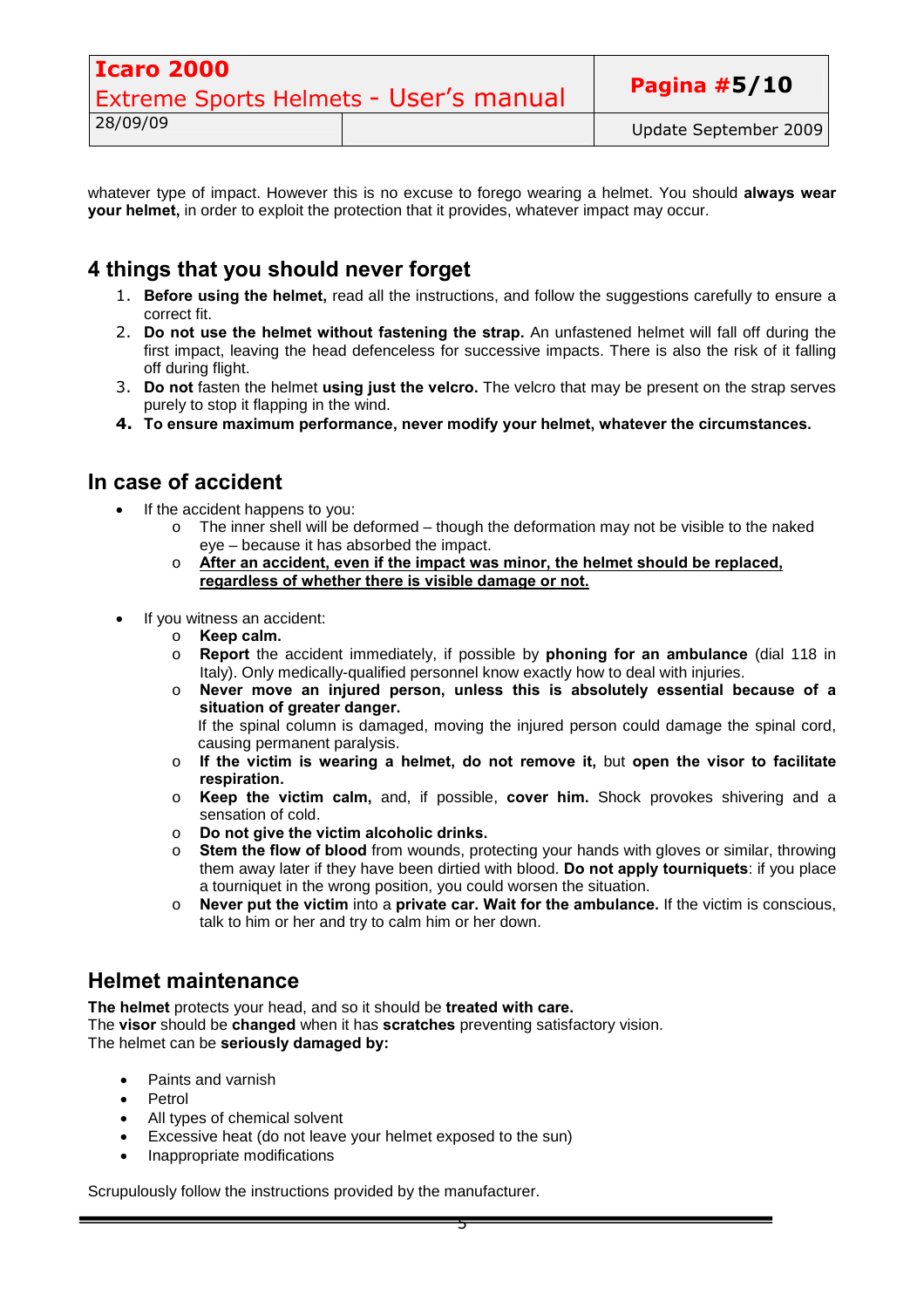| <b>Icaro 2000</b>                      |  |                       |
|----------------------------------------|--|-----------------------|
| Extreme Sports Helmets - User's manual |  | Pagina $#6/10$        |
| 28/09/09                               |  | Update September 2009 |

#### **Never modify your helmet in any way.**

If you think that the helmet that you have chosen is not right for the shape of your head, replace it… and this time choose more carefully!

A helmet does not have a fixed lifespan. However, it is a good rule to replace it after five years of correct use.

### Removing and fitting the inner comfort lining:

**Important: do not use sharp or pointed tools such as screwdrivers etc., unless specifically requested in the instructions, in order not to scratch the helmet or damage its structure.**

For some models, as previously mentioned, the inner comfort lining can be removed in order to wash or replace it.

In this case, the padding, which consists of a single piece or several components, is fastened to the inner polystyrene shell by means of a series of Velcro fasteners, and it is fixed at front and back by tabs that slot between the outer shell and the internal polystyrene shell.

Before removing the padding, it is a good idea to make a note of the position of the various padding components and of the ear protectors, if present, and likewise their position with respect to straps and other parts.

Disassembly is easy to perform. You just have to be careful when unfastening the Velcro, gripping the Velcro tape itself and not pulling on the padding.

The same technique should be used for the tabs: pull the tabs themselves, while gently and slightly separating the external shell and the internal polystyrene shell.

To reassemble the lining, just reverse the removal sequence, ensuring that all parts of the comfort lining are repositioned centrally and symmetrically, and checking the correct position of all the parts.

When you are sure that all parts of the lining have been reassembled correctly inside the helmet, press firmly over the Velcro fastening strips in order to fasten the lining.

### Visor removal and assembly

The visor can be removed in order to clean it thoroughly or replace it.

If you decide to fly without the visor, remove all the components that are not part of the helmet shell itself, and cover the holes with the adhesive pads supplied.

After a period of time, it may be necessary to replace the visor friction components.

Place the helmet onto a table, ensuring that it is entirely stable, and lower the visor into its position of normal use.

**Important**: be careful not to scratch the helmet shell or the visor with a screwdriver or other potentially abrasive or damaging tools during assembly and/or removal.

Do not touch a mirror-finish visor with your hands (the acid content of sweat may cause it to become opaque).



#### **Assembly**

On each side of the outer shell, there is a single hole with a threaded bush.

 Attach the adhesive rubber washer to the outer shell of the helmet, ensuring that the hole of the washer corresponds to the threaded hole in the helmet shell.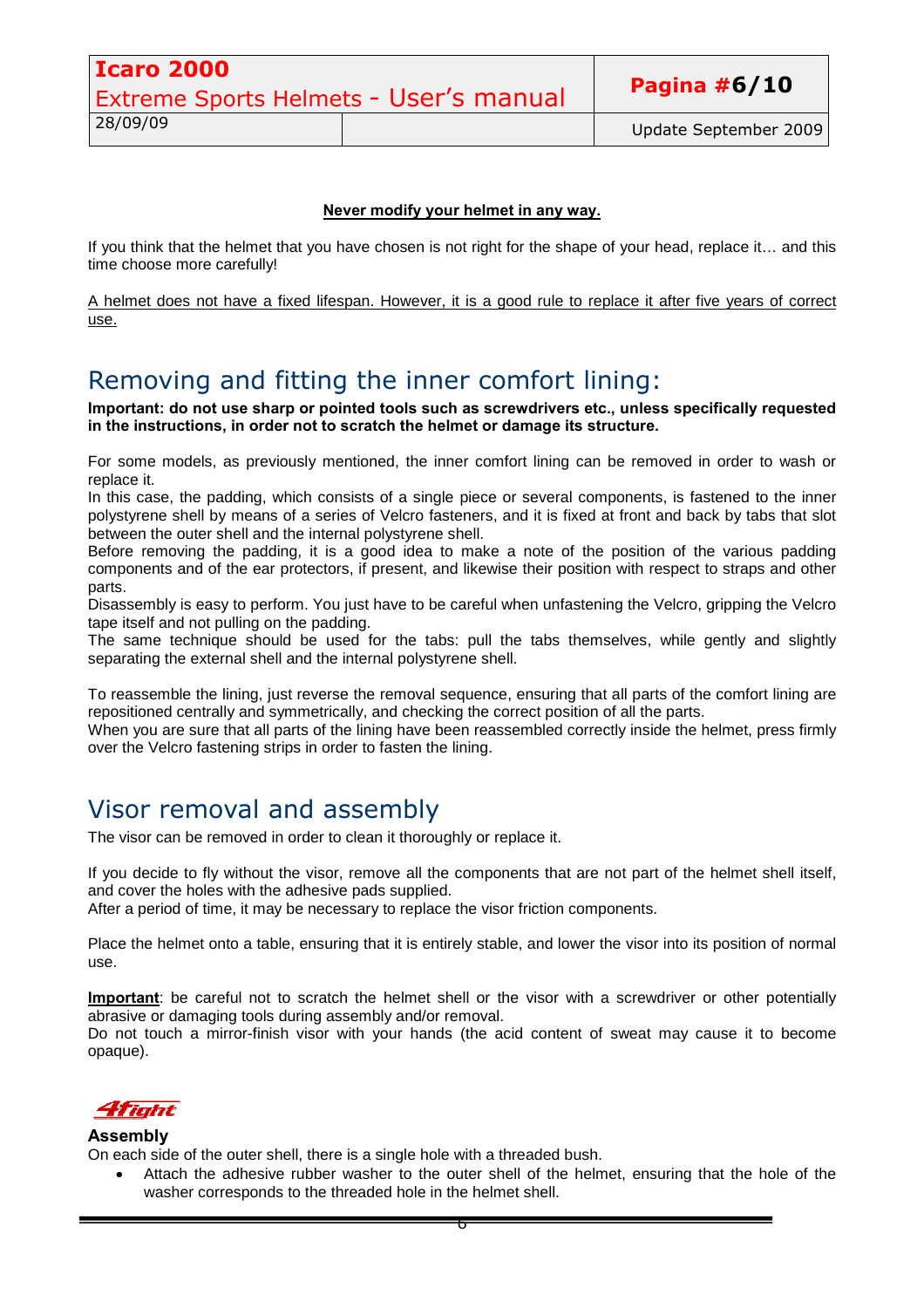| <b>Icaro 2000</b>                      |  |                       |
|----------------------------------------|--|-----------------------|
| Extreme Sports Helmets - User's manual |  | Pagina $#7/10$        |
| 28/09/09                               |  | Update September 2009 |

- Position the aluminium and rubber washer and the fixing screw into one of the lateral holes of the visor.
- Keeping the washer and screw in contact with the visor, screw in the screw until you feel a light locking force.
- Repeat on the other side.
- The friction resistance of the visor is determined by the tightness of the screws.

#### **Removal**

• Unscrew the two lateral fixing screws.

### **SkyRunner**

#### **Assembly**

On each side of the outer shell, there are three holes in alignment: the central hole is threaded, and the other two have no thread. Two serrated plastic washers and two small screws are supplied with the visor. The washers have two small projections on the inside surface.

- Take one of the washers and push it into the hole on the visor. Ensure that it is positioned so that the stop lug in the hole on the visor is below the rear projection on the washer.
- Holding the washer firmly pressed against the visor, insert the projections on the washer into the two non-threaded holes on the side of the helmet shell.
- Then introduce one of the screws into the threaded hole, and, using a screwdriver, screw down until a light locking force can be felt.
- Repeat the procedure on the other side of the helmet.
- The friction resistance of the visor is determined by the tightness of the screws.

#### **Removal**

- Unscrew the two lateral fixing screws.
- Remove the washers from their locating holes.

### **Fly**

#### **Assembly**

On each side of the outer shell, there is a single hole with a threaded bush.

- Position the threaded part of the large aluminium screw into the centre of the plastic fastening component.
- The lug on the plastic part must be towards the front.
- Insert the screw and the plastic part into the lateral hole of the visor.
- Introduce the screw into the hole on the side of the helmet, and screw it in until you feel a light locking force.
- Repeat the procedure on the other side of the helmet.
- The friction resistance of the visor is determined by the tightness of the screws.

#### **Removal**

• Unscrew the two lateral fixing screws.

### **TZ, SkyRider e Scarab**

#### **Assembly**

On each side of the helmet there are two holes with threaded bushes.

- Place the plastic screw with chamfered washer into the front aperture on the visor.
- On the inner face of the visor, place the flat washer onto the screw (this washer is not present in the Scarab).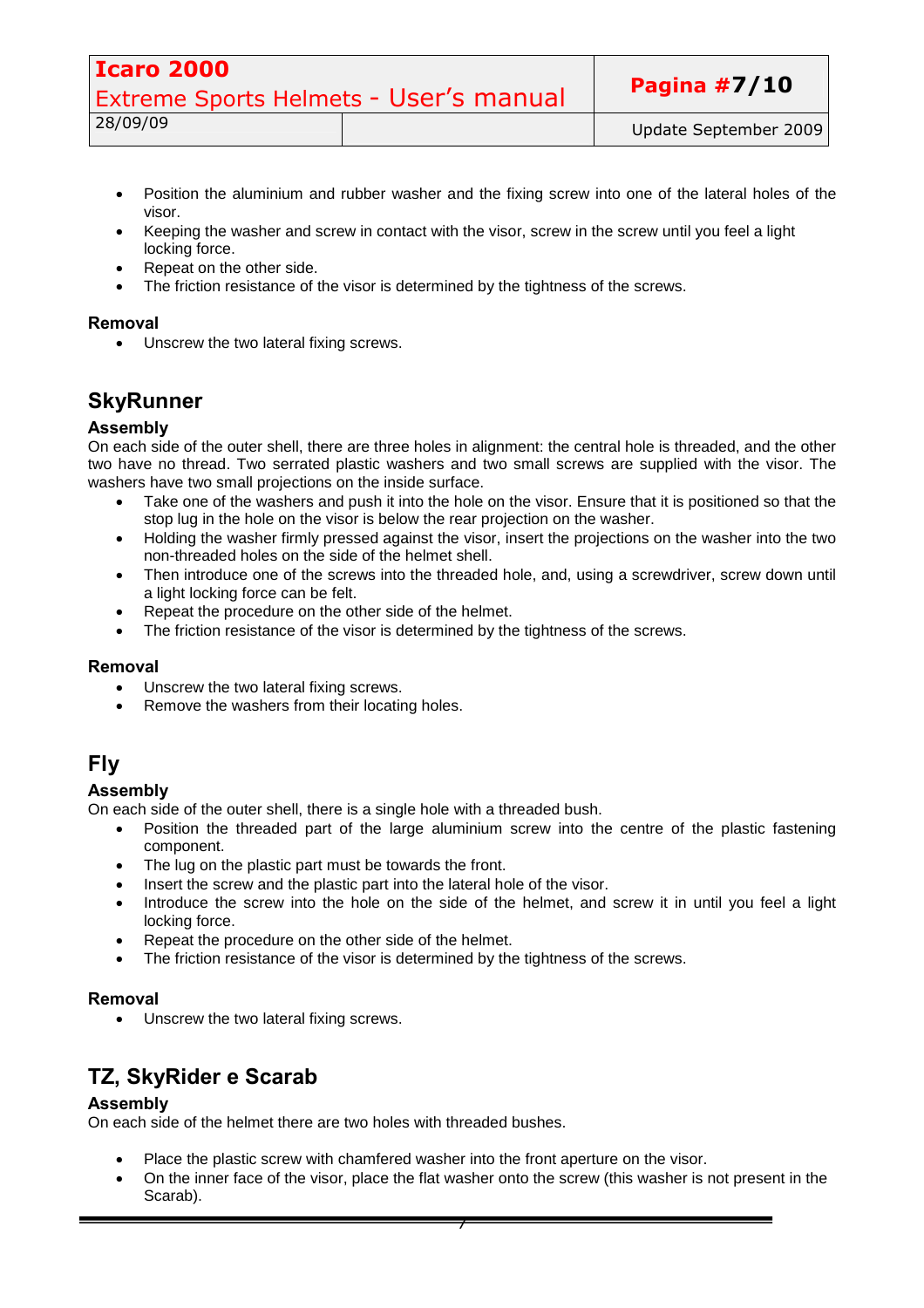| <b>Icaro 2000</b>                      |  |                       |
|----------------------------------------|--|-----------------------|
| Extreme Sports Helmets - User's manual |  | Pagina $#8/10$        |
| 28/09/09                               |  | Update September 2009 |

- Fasten the screw partially onto the helmet shell, using the front threaded hole.
- Repeat the operation on the other side.
- Then place the aluminium washer with rubber section and the principal fixing screw into the rear aperture of the visor
- Keeping the washer and screw in close contact with the visor, screw until you feel a **light locking torque.**
- Repeat the operation on the other side
- Finalize assembly by screwing down the plastic screws completely.

#### **Removal**

The visor can be rapidly removed simply by reversing the assembly procedure.

- Unscrew the two screws that guide and damp the visor's movement, from the two front threaded holes.
- Unscrew the screws in the rear holes, holding the visor to the helmet.

### Ear protectors

### **FLY and SkyRunner Demi jet**

#### **Removal**

The Fly helmet is sold with ear protectors. These can be removed by simply unfastening the two snap buttons on the side straps. The ear protectors are removed by pulling them out from their location.

#### **Assembly**

As there is limited space between the outer shell and the inner polystyrene shell, the ear protectors should be inserted with great care.

Insert the upper tab on the ear protector into the space between the outer shell and the inner polystyrene shell, holding the outer edge of the ear protector. Once the two ear protectors have been correctly and symmetrically positioned, the two snap buttons simply have to be fastened to complete assembly.

### Interphone

#### **Fitting the interphone onto the shell**

Fastening the interphone onto the helmet shell makes it possible to position the earphones at a small distance from the ears rather than in direct contact. This improves comfort on long flights. To fix the interphone, the only tool needed is a small screwdriver.

On each side of the helmet, there are two pairs of holes. The front pair of holes has threaded bushes, and this pair should be used to fit the visor.

So we will be working with the other pair of holes, with no thread.

- Remove the two screws, which are temporarily held in position by adhesive tape, from the earphone supports.
- Inside the helmet, lift the edge of the padding along the inner side of the lining, exposing the hole into which the screw removed from the earphone support should be positioned.
- The earphone support has a small plastic lug, which will be positioned in the hole in front of that used for the screw.
- Place the screw into position, pushing it from the inside right through the outer shell.
- Screw it to the earphone support, ensuring that the lug on the earphone support is correctly inserted into its respective hole.
- This completes assembly for the first earphone.
- Repeat the procedure on the other side.
- Insert the electrical cable between the two earphones into the space between the polystyrene shell and the outer shell, without applying excessive force.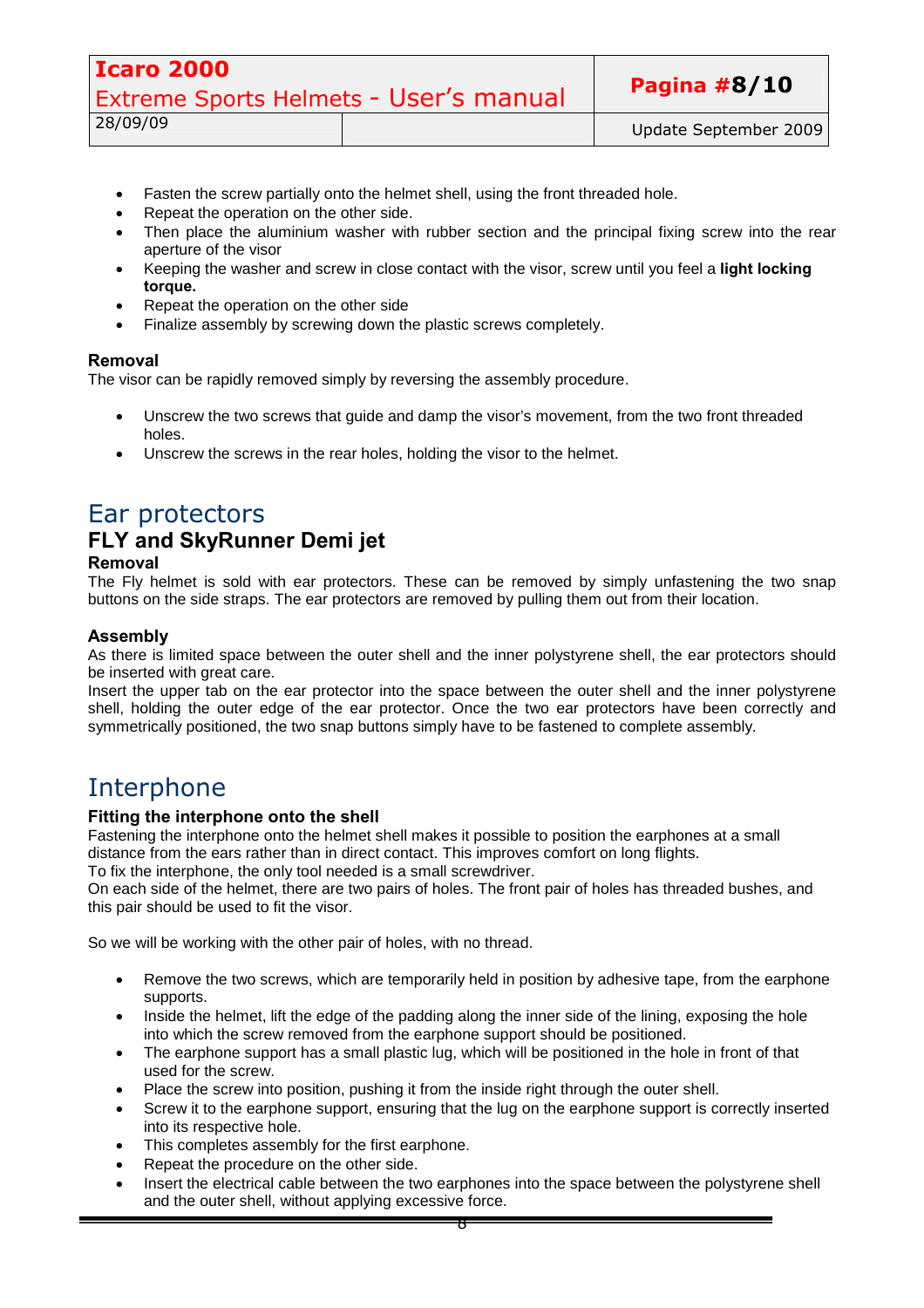| Icaro 2000                                    |  |                       |
|-----------------------------------------------|--|-----------------------|
| <b>Extreme Sports Helmets - User's manual</b> |  | Pagina $#9/10$        |
| 28/09/09                                      |  | Update September 2009 |

#### **Assembly of the interphone in headset format**

This system makes it possible to use the interphone system without wearing the helmet.

Of course, in this case the arch linking the earphones is very narrow, and in fact it can be placed directly on the head like a normal headset, under the helmet.

#### **Removing the interphone from the shell**

Just follow the assembly instructions in reverse order:

- Remove the electric cable linking the two earphones and running between the polystyrene and the outer shell.
- Inside the helmet, lift the edge of the padding along the inner side of the lining, exposing the screw that holds the earphone support to the helmet shell.
- Unscrew the screw, and remove it from the hole.
- Repeat the operation for the other earphone

### Cleaning

#### **Visor and external shell**

- Use **only water and neutral liquid soap** and a **soft cloth** for drying the visor.
- Do not rub the visor too hard.

#### **Internal Parts**

#### **Interior polystyrene**

- Use **only a damp cloth**.
	- Leave to **dry** at room temperature, protected from direct sunlight.

#### **Comfort lining**

- Hand-wash carefully, using just water at maximum 30° C and **neutral soap.**
- Rinse in cold water.
- Leave to **dry** at room temperature, protected from direct sunlight.

### Accessories

Visors are available in different colours. They are easy to replace, enabling you to give the helmet optimum performance in differing light conditions.

In addition, the internal structure of the helmets enables the application of a range of accessories. For further information, see our website:

www.icaro2000.com